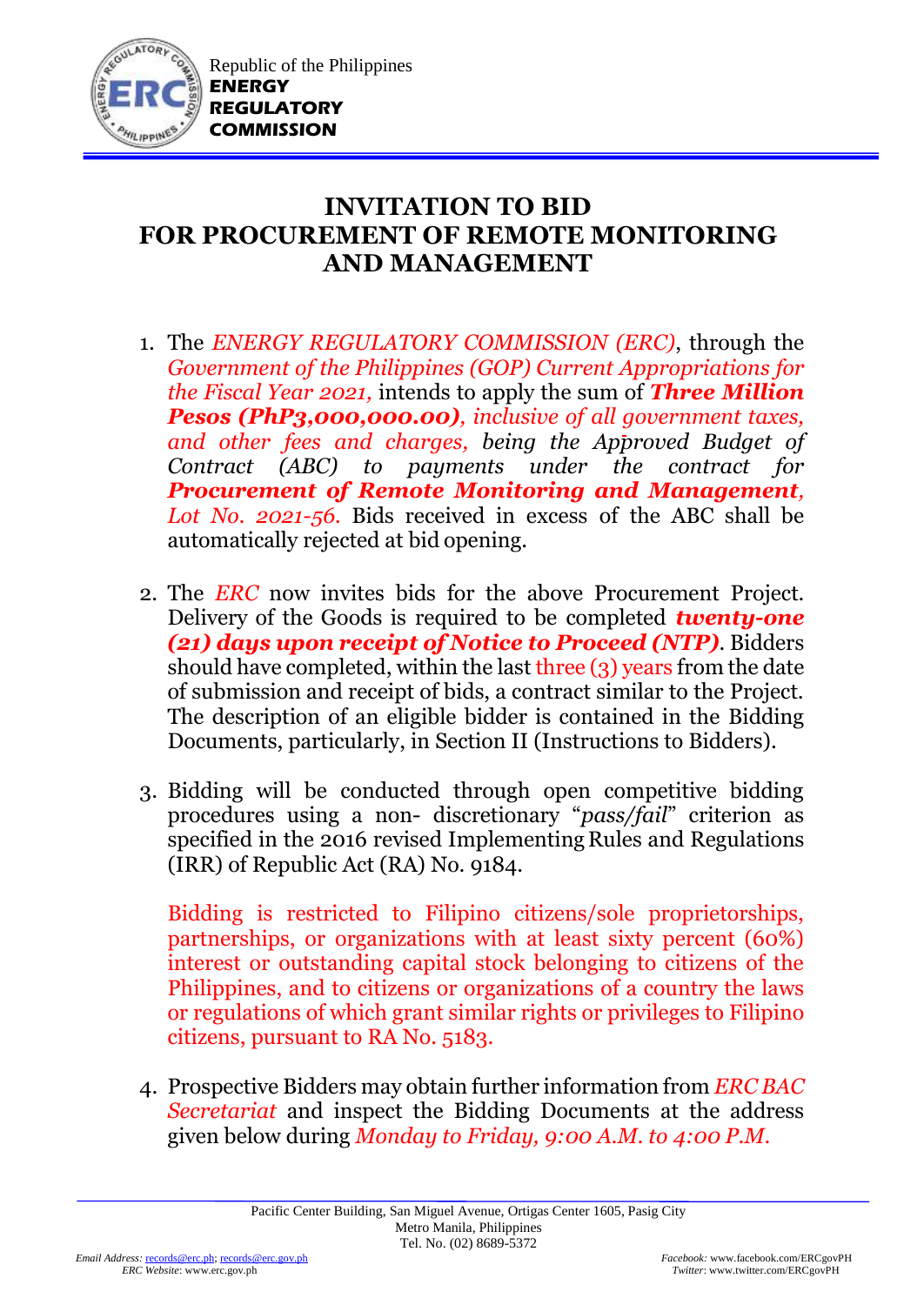- 5. A complete set of Bidding Documents may be acquired by interested Bidders on *22 July 2021* from the given address and website(s) below *and upon payment of the applicable fee for the Bidding Documents, pursuant to the latest Guidelines issued by the GPPB, in the amount of Five Thousand Pesos (PhP5,000.00)*. The Procuring Entity shall allow the bidder to present its proof of payment for the fees *in person.*
- 6. The *ERC BAC* will hold a Pre-Bid Conference<sup>1</sup> , which shall be open to prospective bidders, on *30 July 2021, 01:00 P.M. through videoconferencing via MS Teams, which can be accessed through:*

[https://teams.microsoft.com/l/meetup](https://teams.microsoft.com/l/meetup-join/19%3ameeting_M2I3MjllMTQtZDZkMS00MzMxLWIyYWUtM2Q2ZTRiNzJiNTA0%40thread.v2/0?context=%7b%22Tid%22%3a%2234a3c75d-10fe-482b-9220-04df09540e89%22%2c%22Oid%22%3a%225f074c63-51dc-4812-9356-3479a48fb753%22%7d)[join/19%3ameeting\\_M2I3MjllMTQtZDZkMS00MzMxLWIyYWUtM2Q2ZTRiNzJiN](https://teams.microsoft.com/l/meetup-join/19%3ameeting_M2I3MjllMTQtZDZkMS00MzMxLWIyYWUtM2Q2ZTRiNzJiNTA0%40thread.v2/0?context=%7b%22Tid%22%3a%2234a3c75d-10fe-482b-9220-04df09540e89%22%2c%22Oid%22%3a%225f074c63-51dc-4812-9356-3479a48fb753%22%7d) [TA0%40thread.v2/0?context=%7b%22Tid%22%3a%2234a3c75d-10fe-482b-9220-](https://teams.microsoft.com/l/meetup-join/19%3ameeting_M2I3MjllMTQtZDZkMS00MzMxLWIyYWUtM2Q2ZTRiNzJiNTA0%40thread.v2/0?context=%7b%22Tid%22%3a%2234a3c75d-10fe-482b-9220-04df09540e89%22%2c%22Oid%22%3a%225f074c63-51dc-4812-9356-3479a48fb753%22%7d) [04df09540e89%22%2c%22Oid%22%3a%225f074c63-51dc-4812-9356-](https://teams.microsoft.com/l/meetup-join/19%3ameeting_M2I3MjllMTQtZDZkMS00MzMxLWIyYWUtM2Q2ZTRiNzJiNTA0%40thread.v2/0?context=%7b%22Tid%22%3a%2234a3c75d-10fe-482b-9220-04df09540e89%22%2c%22Oid%22%3a%225f074c63-51dc-4812-9356-3479a48fb753%22%7d) [3479a48fb753%22%7d](https://teams.microsoft.com/l/meetup-join/19%3ameeting_M2I3MjllMTQtZDZkMS00MzMxLWIyYWUtM2Q2ZTRiNzJiNTA0%40thread.v2/0?context=%7b%22Tid%22%3a%2234a3c75d-10fe-482b-9220-04df09540e89%22%2c%22Oid%22%3a%225f074c63-51dc-4812-9356-3479a48fb753%22%7d)

- 7. Bids must be duly received by the BAC Secretariat through manual submission at the office address indicated below on or before *16 August 2021, 01:00 P.M.* Late bids shall not be accepted. Bidders are requested to submit one (1) original and one (1) copy of their bids. Bidders are likewise requested to bring the originals of the documents submitted and present the same for comparison during the bid opening.
- 8. All Bids must be accompanied by a bid security in any of the acceptable forms and in the amount stated in **ITB** Clause 14.
- 9. Bid opening shall be on *16 August 2021, 01:00 P.M.* at the given address below. Bids will be opened in the presence of the bidders' representatives who choose to attend the activity.
- 10. The *ERC* reserves the right to reject any and all bids, declare a failure of bidding, or not award the contract at any time prior to contract award in accordance with Sections 35.6 and 41 of the 2016 revised IRR of RA No. 9184, without thereby incurring any liability to the affected bidder or bidders.